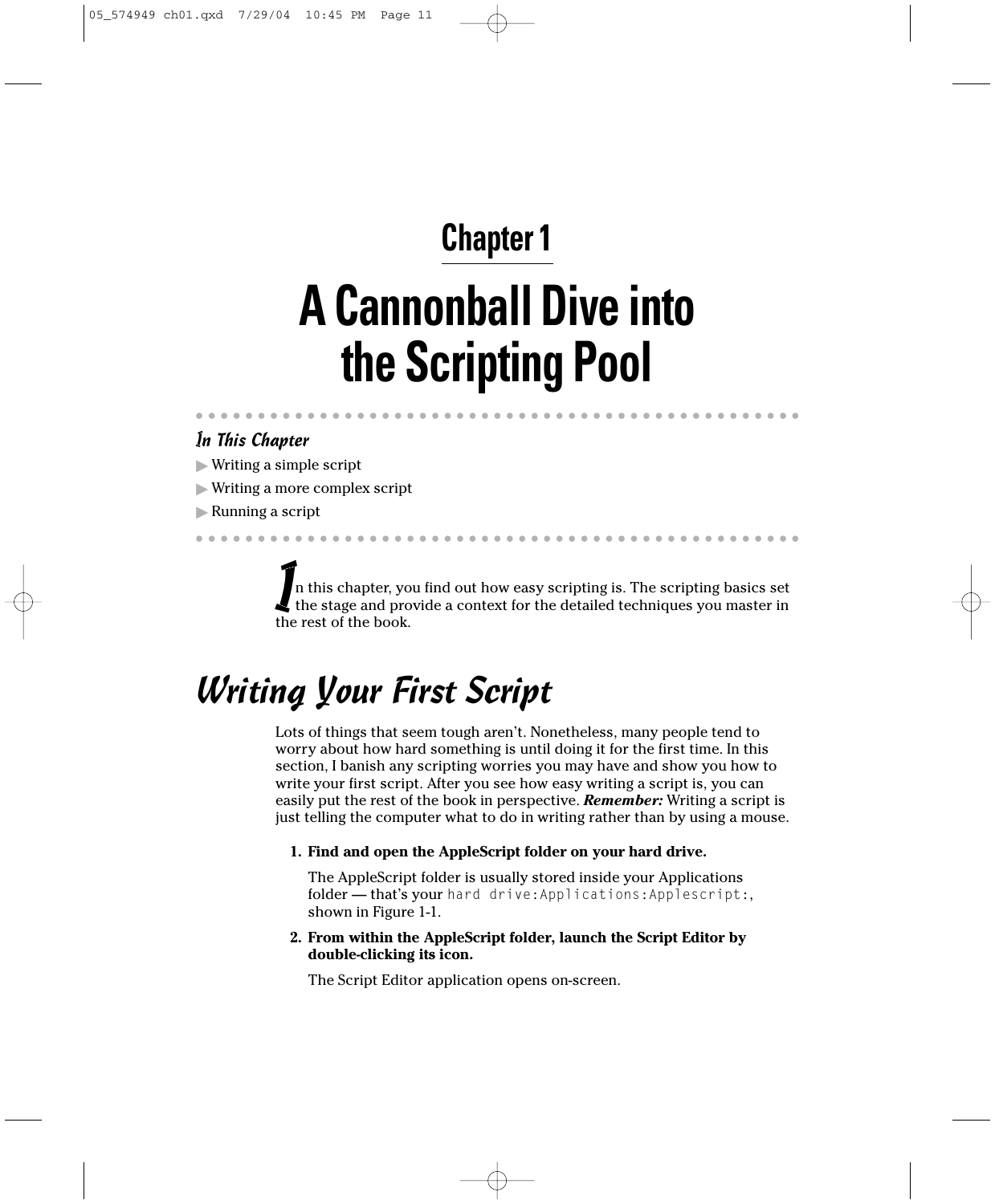

#### **3. Type the following line into the script window.**

display dialog "Hello AppleScript Genius!"

The text appears just like in a word processor**,** as shown in Figure 1-2.



Even though you may have never used AppleScript before, I bet you have a good idea what this script does, don't you? That's because AppleScript reads a lot like English. So when you run into some complex script, just take a deep breath and say, "It's like English. It's like English." If you want to see how the script works in detail, just keep reading. By the way, if the fonts and sizes look different in your version, don't panic. You can customize them, which I discuss in Chapter 3.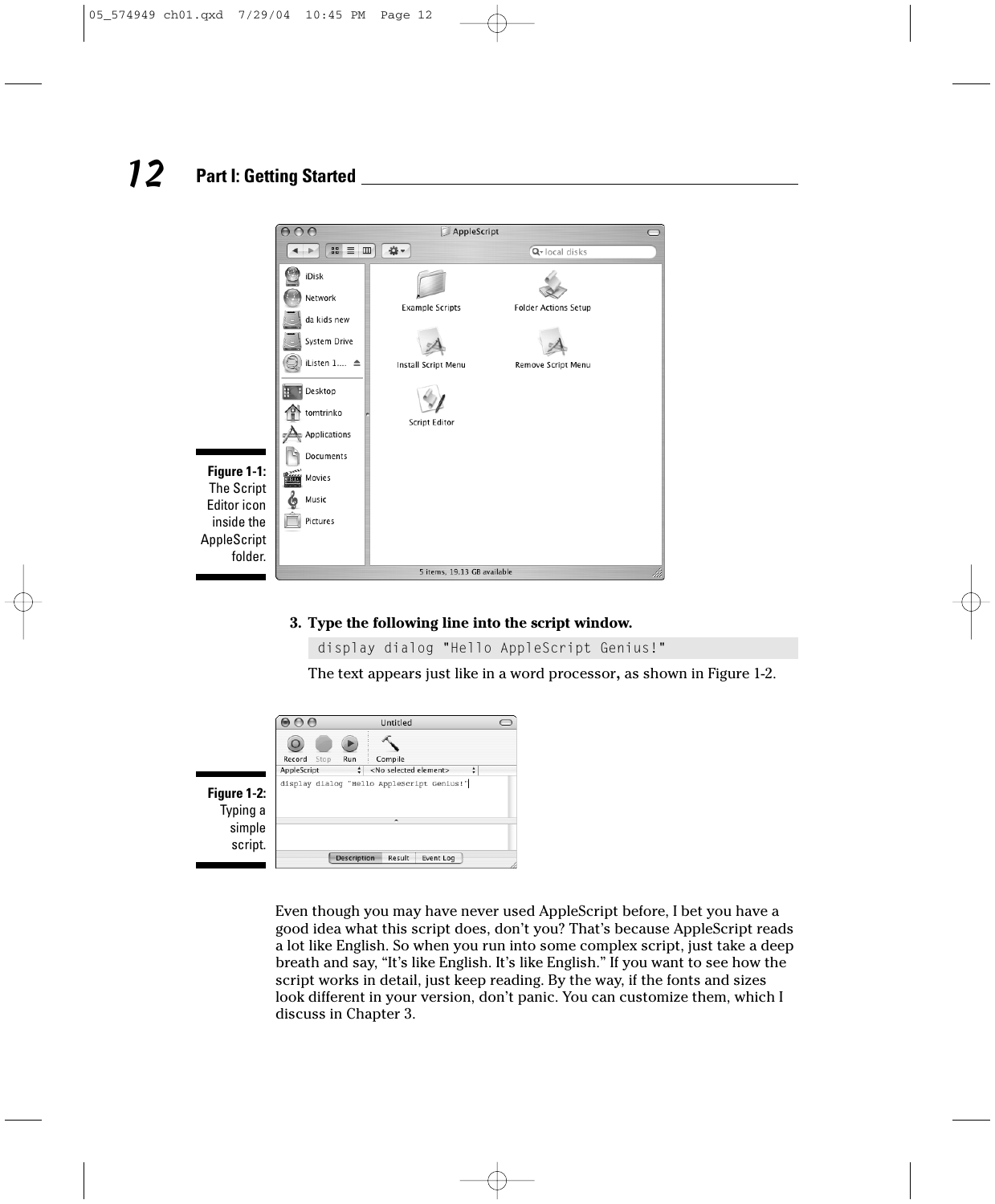

While AppleScript looks like English you'll find that sometimes the syntax (grammar) doesn't sound right. Because computers aren't particularly smart, scripts often require what civilized societies call atrociously bad grammar.

#### The first, and in this case only, script line

Take a closer look at your first attempt at AppleScript writing:

display dialog "Hello AppleScript Genius!"

The display dialog part is an AppleScript command that tells AppleScript to put up a fairly standard — albeit highly customizable, as you see in the next example — dialog. The quote — called a *string* in AppleScript — that follows the display dialog command is the message that appears in the dialog. Figure 1-3 shows the dialog that results from AppleScript running this script line.

**Figure 1-3:** Welcome to the world of scripting!

| Hello AppleScript Genius! |        |  |
|---------------------------|--------|--|
|                           |        |  |
|                           | Cancel |  |
|                           |        |  |

After you type the script, click the Compile button in the Script Editor, which *compiles* your script — compiling is converting the AppleScript you write into a language the Mac understands. When you click the Compile button — it looks like a handy little claw hammer — AppleScript reads what you typed and checks to make sure the script is understandable. If you made a mistake — not that you, the customer, ever does, mind you — you get a little dialog telling you there was a problem. If you get such a message, just retype the script from scratch.



When you get more experienced, you can figure out what part of a line may be causing a problem, so you don't have to retype a whole line.

If AppleScript understands what you type, it reformats the script slightly, changing the styles of some words — display dialog is purple before compiling and blue afterwards, for example. You can find out how to select these styles in Chapter 3.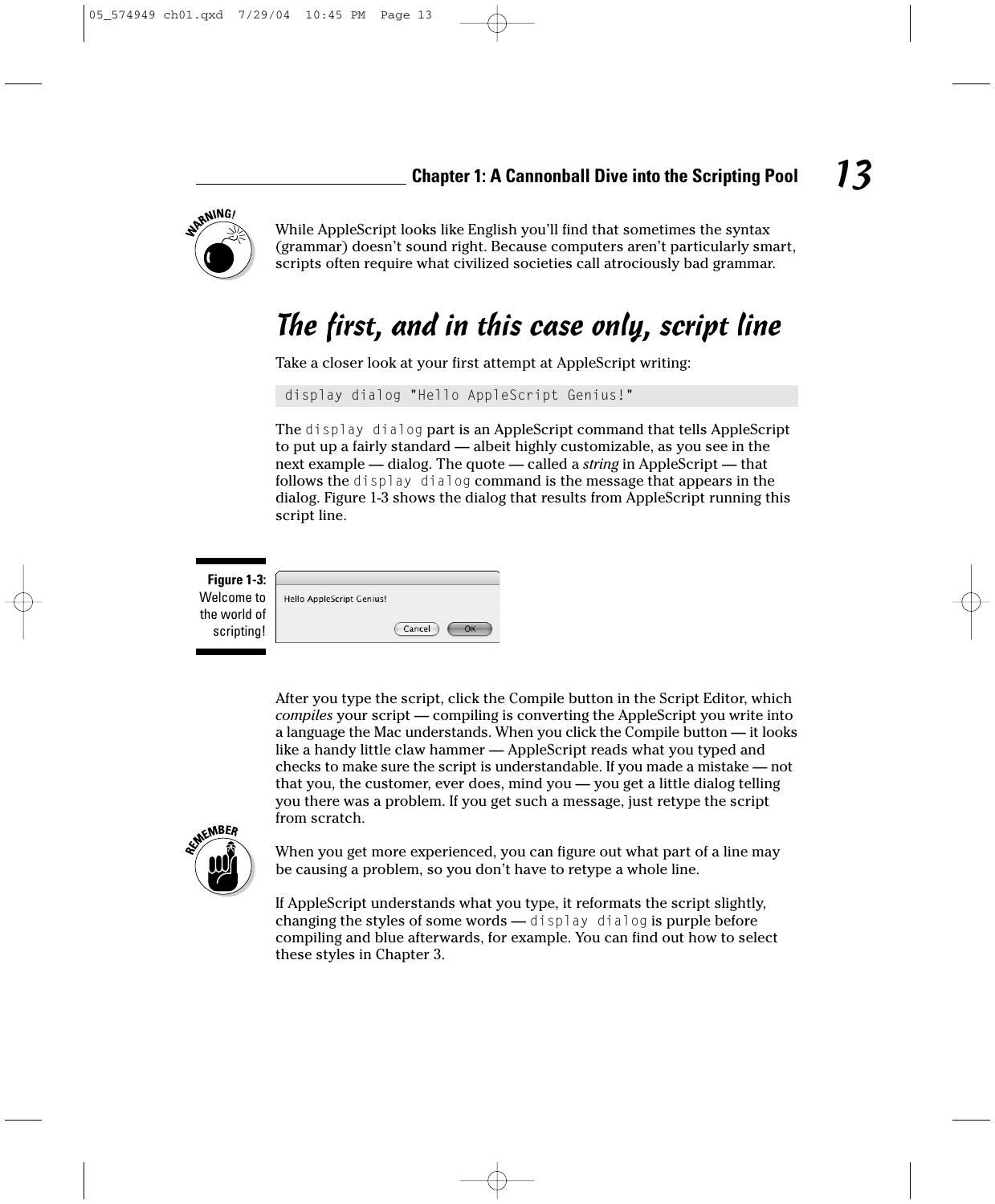

Just because AppleScript understands a script doesn't mean the script does what you want it to. If you mistakenly tell the script to delete all your files, but you enter the script correctly so that AppleScript understands it, AppleScript acknowledges that it understands your script even though you told it the wrong thing to do. AppleScript doesn't know what you want; only what you type.



**compile:** This term doesn't refer to building an evidentiary base so that you can sue your neighbor for letting his dog eat your geraniums. When you click the Compile button, AppleScript compiles your script into something that the Mac can understand. Computers are nice, friendly creatures, but they're pretty deficient in the language arts. They understand 0s and 1s. In the early days of computers, people had to speak the computer's language in order for the computer to understand what the heck they wanted. That's why old programmers — those over 30 — like to speak in terms of hex numbers base 16, not witchcraft — or binary numbers such as 0 or 1. The closest most people get to that these days is Windows. (Just kidding.) Anyway, when AppleScript compiles your script, it makes a version of it, which you don't see, in a language your friendly but linguistically challenged Mac can handle. Unfortunately, AppleScript can't make the Mac understand what you mean when you type something incorrectly just by raising the speaker volume.

All you have to do to run your script is to click the Run button. AppleScript displays the dialog (refer to Figure 1-3).

You can display different messages by changing the text in your script that appears between the two quotation marks. Pretty straightforward stuff, isn't it?

## Writing a Second (And Even Better) Script

After you accomplished a basic script, you're ready to take on a fairly complex script. You soon see that, because scripts look a lot like English, you can understand what they do. You may spend some time — and read the next part of this book — before you can write your own scripts, but you'll find that you don't need to be intimidated by scripts. With a little effort, you can understand what the script is doing even if you can't write the script yourself.



One of the best ways to increase productivity is to start with a script someone else has written and modify it. You can find various Web sites — see Chapter 29 for a list of resources — that have example scripts online. In addition, OS X comes with a bunch of scripts installed in the same folder as the Script Editor (Applications:Applescript:Example Scripts). Even if you're not 100 percent sure of why a script works in a certain way, you can understand enough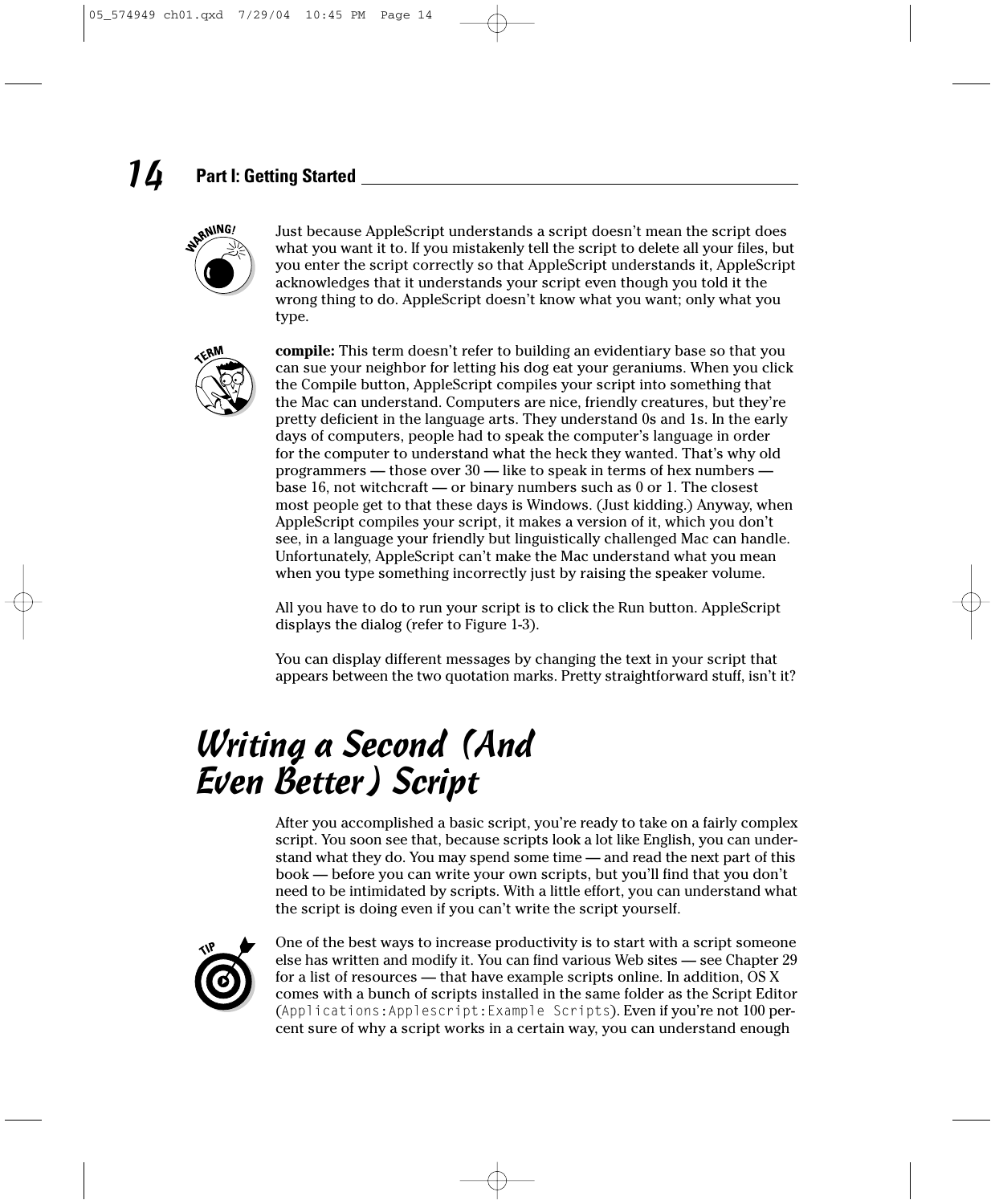to modify it to do what you want. This method of scripting saves you time and effort.

This next script is a slightly more sophisticated version of the first "Hello AppleScript" script.



One thing to watch out for in this sample script is the funny  $\neg$  character called a soft return in the trade — which tells AppleScript to treat the stuff on the next line as though it's part of the current line. It's a carriage return for you but a nothing for AppleScript when it reads the line. You don't need to use the  $\neg$  symbol; you can just use wide windows or the scroll bar. I'm using it in this book so that long script lines don't require a 15-inch page. You get the ¬ by pressing Option+Return. You only need to use Option+Return in Script Editors for versions of OS prior to 10.3.

```
set user_stuff to display dialog ¬
   "My name is AppleScript. What's yours?" default answer ¬
   "Who Knows" buttons {"Buzz off", "Hi"} default button "Hi"
set button_name to button returned of user_stuff
if button_name is "Hi" then
   set your_name to text returned of user_stuff
   display dialog "Welcome to AppleScript, soon to be Dr. " &
           your_name & ¬
       , expert AppleScript genius." buttons {"Howdy"}
           default button "Howdy"
else
   display dialog "Sorry you don't want to be friends."
           buttons {"For sure"} ¬
      default button "For sure"
end if
```
Enter the script into the Script Editor window, making sure you either press the Return key at the end of each script line or place  $a$  - character (Option Return) where you want the line to break before its "real" end. (Turn to the "Writing Your First Script" section if you need a refresher on entering scripts.) When you're done, it looks like Figure 1-4 after you click the Compile button. If you get an error message telling you that AppleScript doesn't understand something, compare what you typed with the preceding script. One common mistake is to press Return rather than Option Return inside a script line. You can check for that mistake by making sure that the funny ¬ characters in your script are in the same places as in the sample script.



If you put an ¬ inside a quote — a *string* for you technical types — everything works, but the  $\neg$  shows up when the text displays, which probably isn't what you want. So avoid putting an ¬ inside a quote for aesthetic reasons.

I bet by just reading through this script, you have a fairly good idea of what it does. If you're not 100 percent sure, take a stroll through the following sections.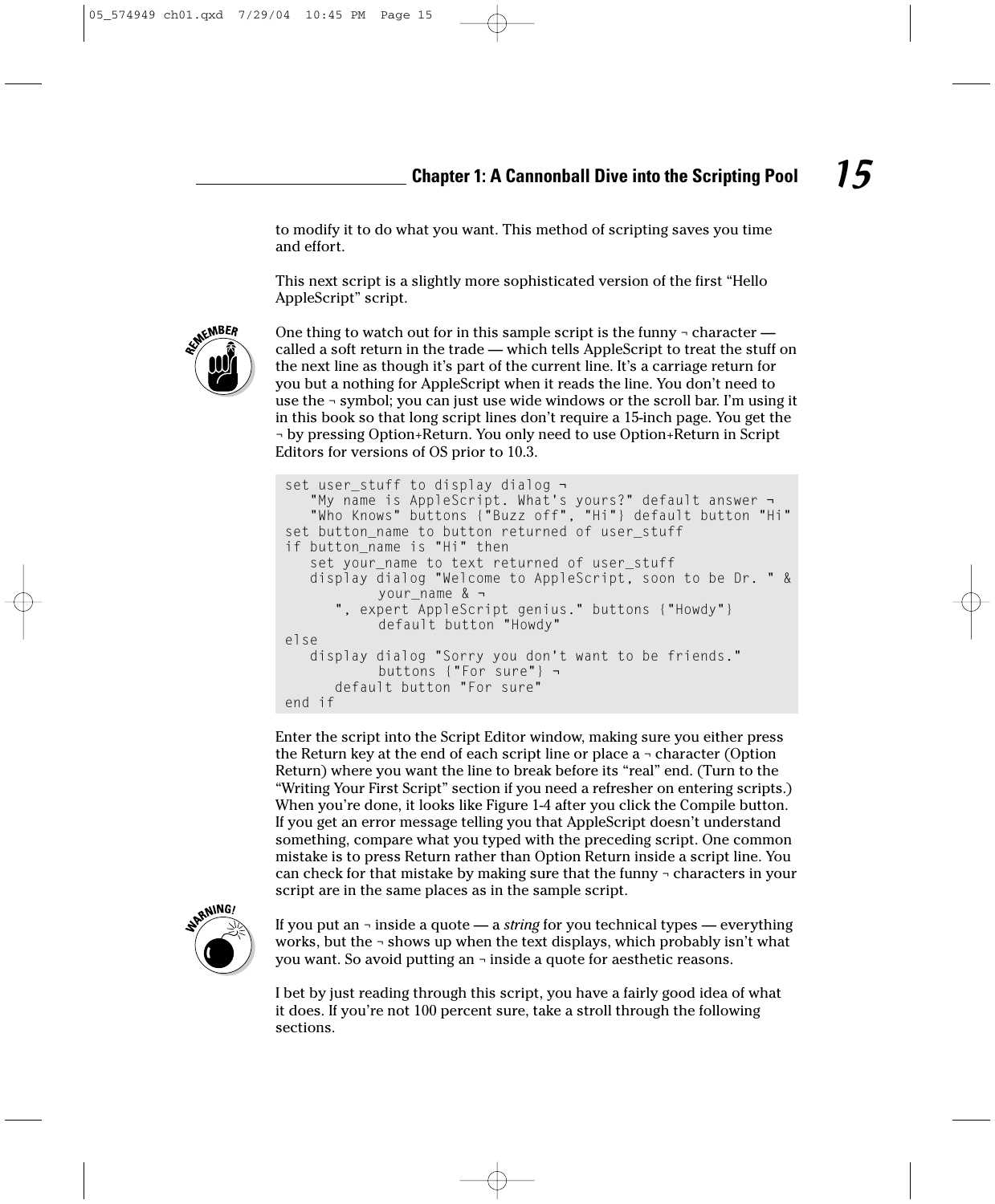

### Line 1: Displaying a dialog

```
set user_stuff to display dialog 
   "My name is AppleScript. What's yours?" default answer 
   "Who Knows" buttons {"Buzz off", "Hi"} default button "Hi"
```
The first thing to remember is that this command is all one line as far as AppleScript is concerned because even though it is on three lines, the Script Editor autowraps the line. This line is just a slightly more complicated version of the display dialog command. Ignore the set user stuff to for a moment. The first item after the display dialog is a quote — "My name is AppleScript. What's yours?" — which displays in the dialog just as the "Hello AppleScript Genius!" line displays in the display dialog script (from the "Writing Your First Script" section earlier in this chapter).

The default answer phrase tells AppleScript that you want the user to enter a response of some sort. The "Who Knows" quote that follows default answer displays to the user as the default value is used if the user doesn't enter anything.

The buttons word tells AppleScript to put two buttons in the dialog: one labeled "Buzz off" and the other labeled "Hi." Just as default answer uses a quote as input, buttons uses a list — which I discuss in Chapter 4 — that is just two curly brackets with some items in the middle separated by commas. If you want to be creative, you can have three buttons by just adding another item to the list. The default button phrase tells AppleScript to make the Hi button the default button. In the Mac OS X world, the default button is the one filled with blue. A default button acts as though it's clicked if you press the Return or Enter key. If you want to see what the dialog looks like, jump ahead to Figure 1-6.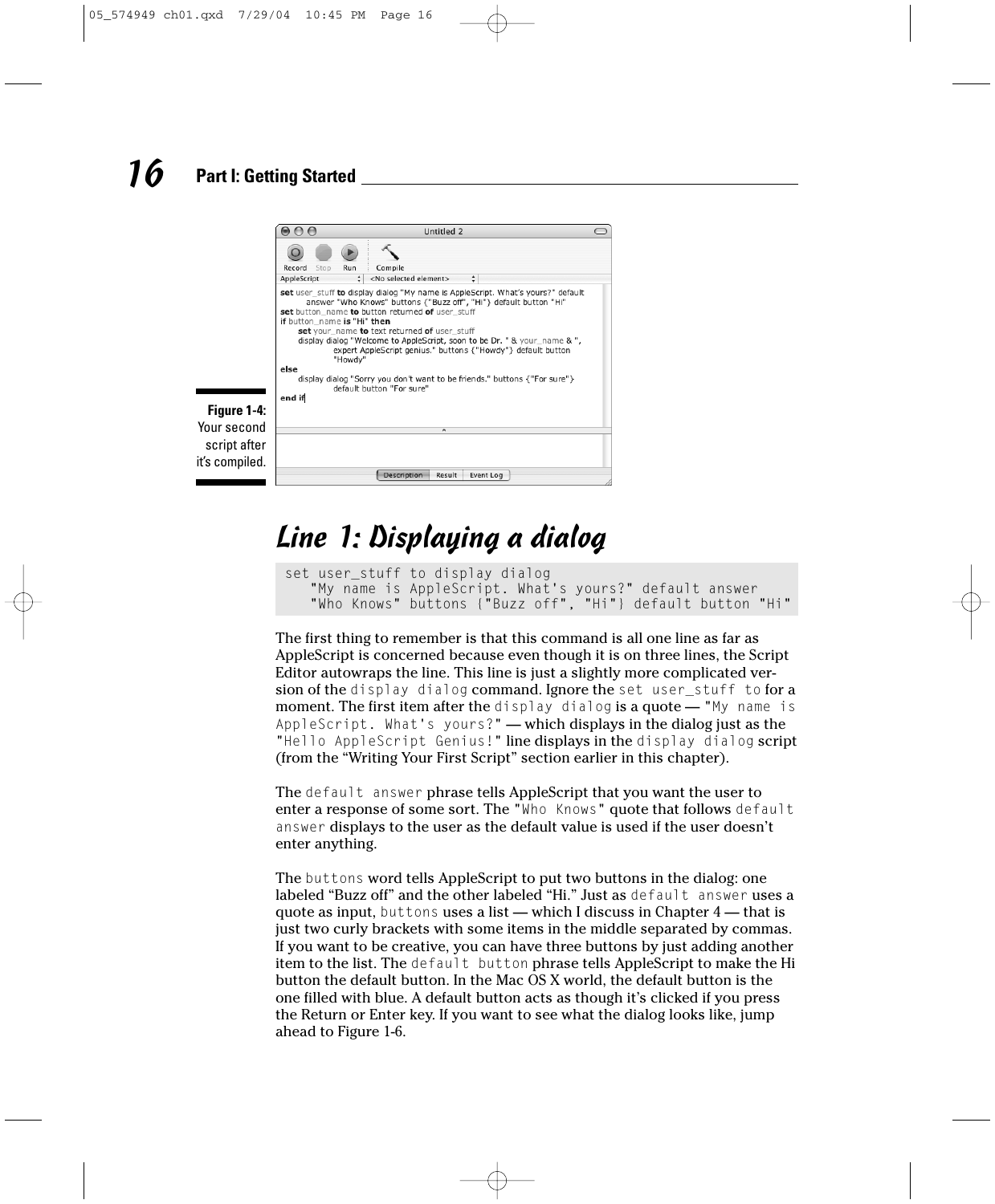Bet you didn't forget about the set user\_stuff to part, did you? Bet you thought I did, though. First thing to realize is that when AppleScript sees something like

set x to y

it sets the value of  $\times$  to whatever the value of  $\times$  is. So the line

set x to 2

sets the value of the variable  $\times$  to 2. (See Chapter 5 for more information on variables.) Variables in AppleScript are just named places to store stuff such as numbers and words that you want to use later on in a script.

Okay, so the script is trying to set the value of the variable user\_stuff. But how do you stuff a dialog into a variable? The answer is that many AppleScript commands return a value. Here's the way it works after you click the Run button:

- 1. AppleScript displays the dialog shown later in Figure 1-6.
- 2. The user enters a value and clicks one of the buttons.
- 3. The display dialog command builds a value (or *result*) that it returns*.*
- 4. AppleScript puts that value into the script where the display dialog is, so the line looks like

set user\_stuff to the\_result

5. AppleScript sets the value of user\_stuff to whatever display dialog returned.

The next question that's probably running, uncontrolled, through your mind is what in the heck does that display dialog command return? Well, stay tuned for the next thrilling episode . . . oops, wrong medium. The answer is that display dialog returns a list of things that have to do with what the user did.



Actually, display dialog returns a record. The difference between "list" and "record" is that the items in a record have names while those in a list don't. For more on the differences, take a gander at Chapter 4 or just read it if you don't have a goose.

If the user clicks the Hi button the record looks like this:

{text returned:"Who Knows", button returned:"Hi"}

A record — which I discuss in detail in Chapter 4 — is defined by those weird curly brackets. Each item in this record is separated from the other by a comma. A record item is made up of two pieces separated by a colon. The first piece is a name by which you can access the value, and the second piece is the value. The next line shows you how to access items in a record by name.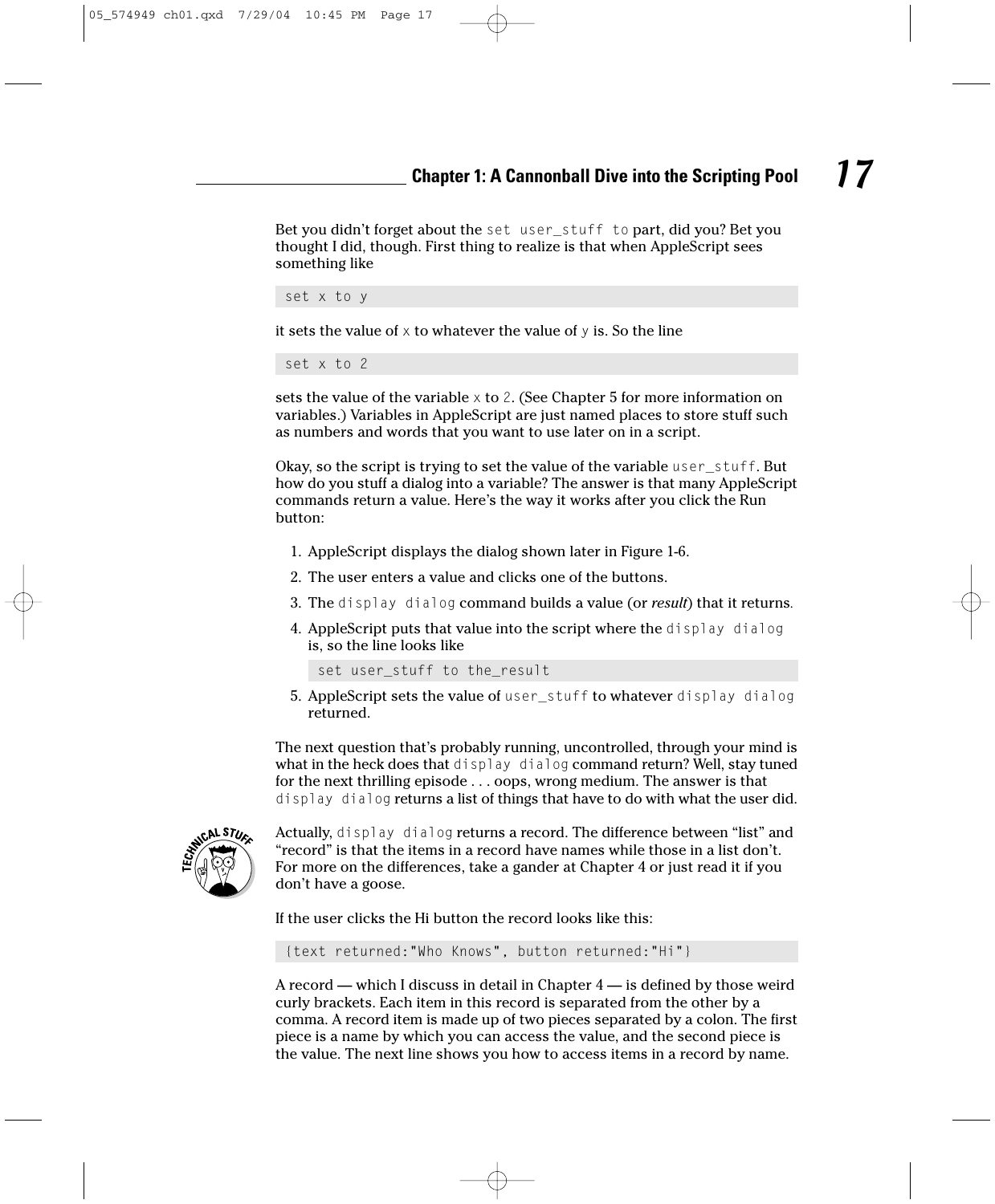#### Line 2: Accessing the user's choice

set button\_name to button returned of user\_stuff

This line sets the value of the local button\_name variable to the value associated with the name button returned in the variable user\_stuff. Remember that the value of user\_stuff looks like this:

{text returned:"Who Knows", button returned:"Hi"}

So if the user clicks the Hi button, AppleScript does the following:

- 1. Figures out what value in user\_stuff is associated with the button returned*.*
- 2. Sets the value of the button\_name variable to that value.

If there is no button returned*,* or if you misspell it when typing it in, you get an error message and AppleScript tells you there is a problem.

### Line 3: Responding to the user's choice

if button\_name is "Hi" then

This line introduces a couple of concepts. The first is fairly clear. The script is checking to see if the value of the button\_name variable is Hi. If it is, what then? Well, the script does something. But what? Figuring out what the script does requires you to know the full form of an if statement. A full-blown, ultra spiffy if looks like this:

```
if something then
  some script lines (A)
else
  some other script lines (B)
end if
```
Before trying to go through this statement in detail, its English equivalent is something like this:

```
if something is true then execute the script lines labeled A. 
if something is false then execute the script lines labeled
           B.
```
What is truth? While some confused people think that's a toughie in real life, in AppleScript, the truth is fairly easy. Things like  $2 < 5 - 2$  is less than  $5$ are true while things like "Missing" is the same as "Hi" are false.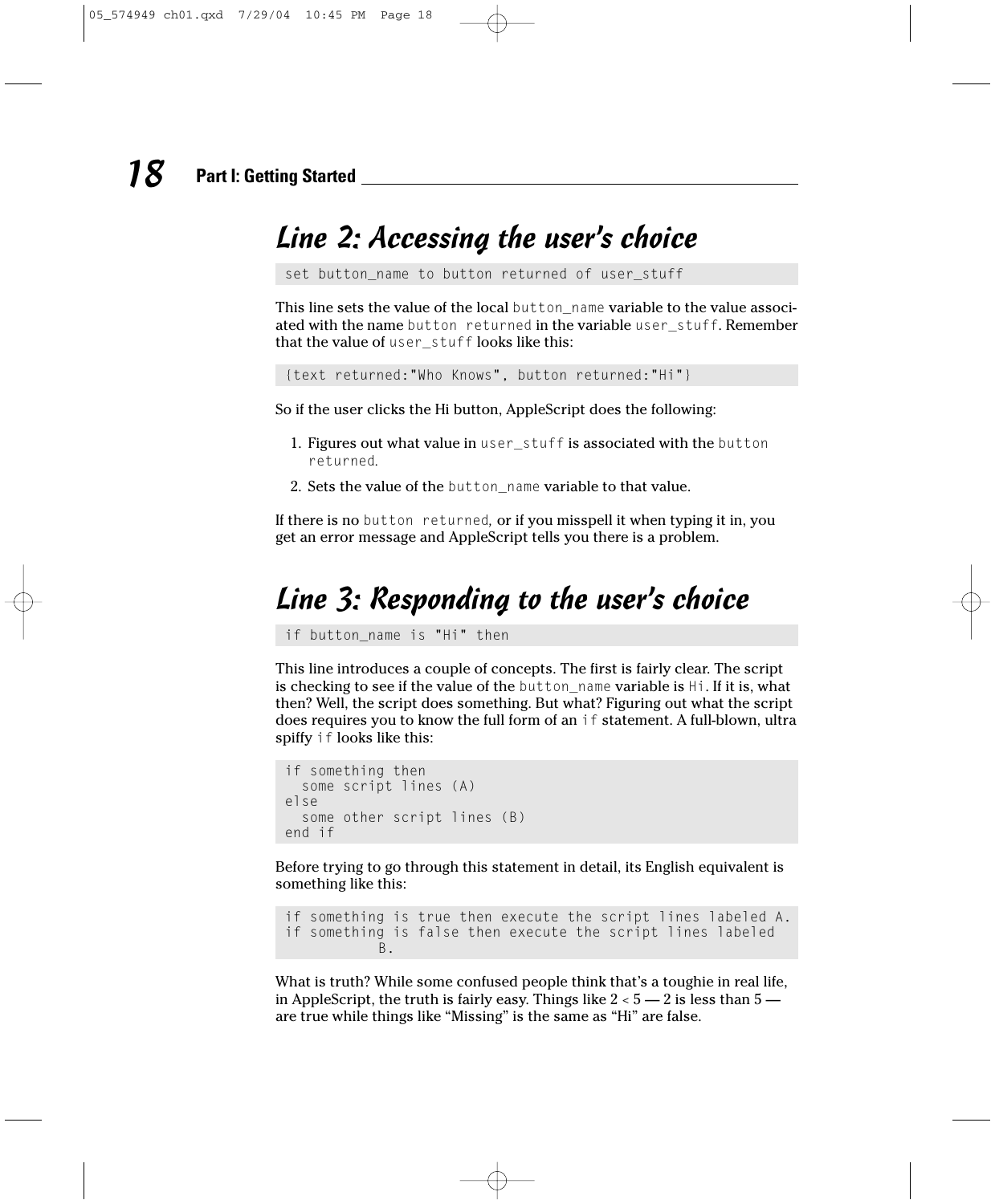

An if statement checks some value or expression and sees if it's true. If it is, then the if statement executes the script lines you associated with that condition. If there's an else clause and the value or expression being tested is false, the script lines associated with the else clause execute. You use the if statements in your scripts to make decisions based on user actions or other events that you can't predict when you write the script.

If the item right after the if statement evaluates to true, the script lines between the if line and the else line execute by AppleScript. If the item right after the if statement evaluates to false and there is an else statement, the lines between the else statement and the end if statement execute. (By the way, if you read Chapter 10, then you're sure to become a master if scripter.)

### Line 4: Filling a variable

set your\_name to text returned of user\_stuff

This line only executes if the value of the button\_name variable is Hi. If the user clicks the Hi button, the script assumes that he or she entered a name in the edit field replacing the default answer of Who Knows. Not surprisingly, the text returned element of the record stores the value in that edit field — as in "the text returned by this dialog." Line 4 just takes the value of the text that the user enters and puts it into the variable called user\_stuff.



Give variables names you understand. Even though you may do a little bit more typing, you'll find that you save time if you give variables names that reflect their contents. Check out Chapter 5 for tons of info on naming variables, but trust me, I know what I'm doing when I say that variable names that mean something save you time — time that you can use to earn money to buy my next book!

### Line 5: Greeting the user

display dialog "Welcome to AppleScript, soon to be Dr. " & your\_name & ", expert AppleScript genius." buttons {"Howdy"} default button "Howdy"

Like the fourth line, this line only executes if the user clicks the Hi button because that's the only time that the button\_name variable has the value of Hi. By now you're probably an expert on the display dialog command (see the "Writing Your First Scrip" section if you're not), so I don't go over the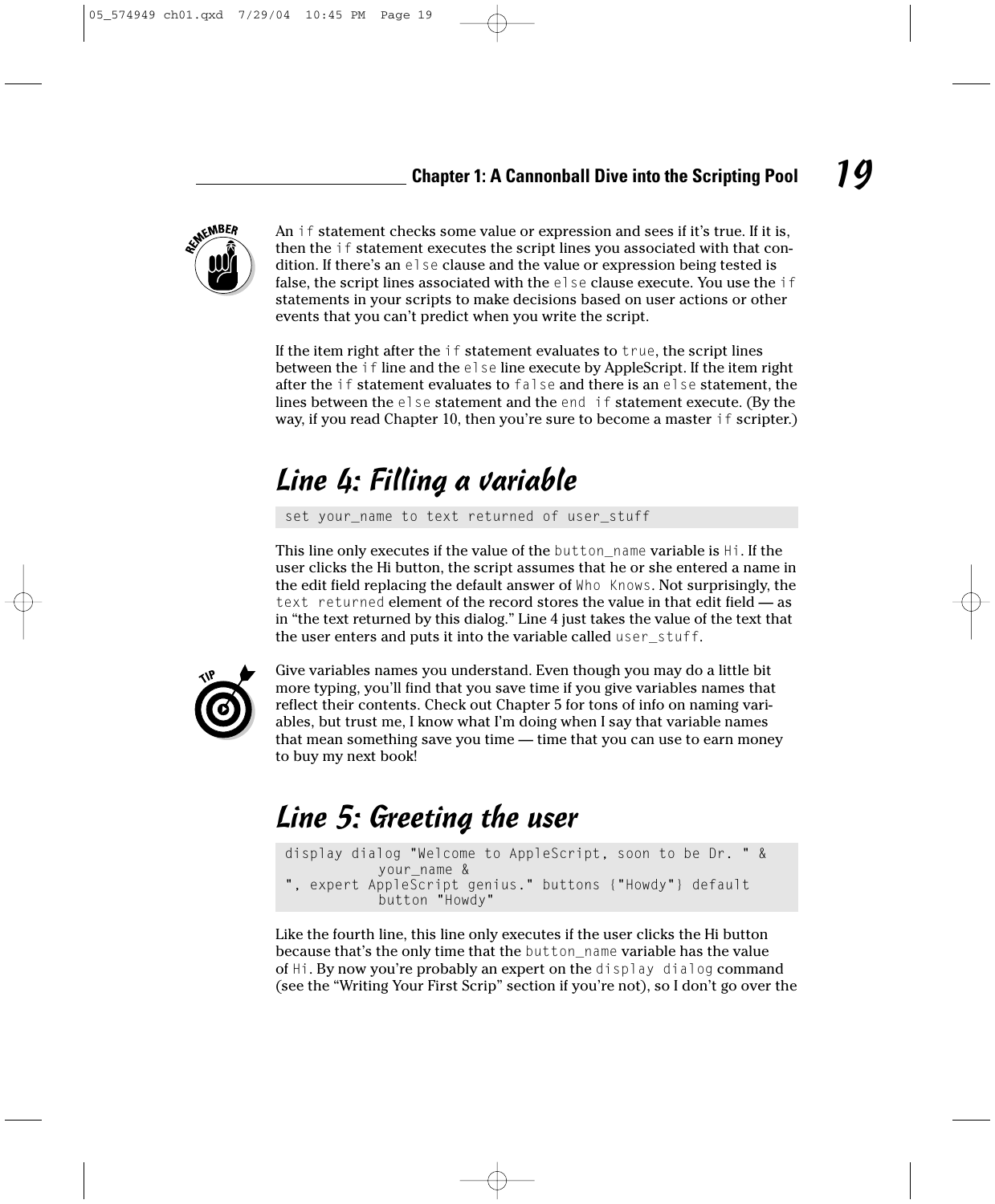obvious things; however, you may be wondering about that funny & character. Is it a typo? Is it a printing error? Is it an alien being spying on you? The actual explanation is much more mundane. The & just *appends* — joins together one quote to another. For example, when AppleScript executes this line

```
set a_sentence to "This is the first " & " sentence here."
```
the value of the a\_sentence variable is set to

```
"This is the first sentence here."
```
If either or both of the values on either side of the & are variables, AppleScript replaces the variable with its value and then appends it. So this script

```
set part_1 to "To be or not to be "
set part<sup>2</sup> to "that is the question."
set line_1 to part_1 & part_2
```
sets the value of line\_1 to "To be or not to be that is the question."

Using this character allows you to show the user a dialog personalized with his or her own name. Feel free to skip ahead for a second to look at Figure 1-6.

## Line 6: Examining alternatives

else

This line just serves to separate the script lines that execute if the value of button\_name is Hi from the script lines that only execute if the value of the variable button\_name isn't Hi.

### Line 7: Macs do have feelings!

display dialog "Sorry you don't want to be friends." buttons {"For sure"} default button "For sure"

Another fun-filled display dialog command. Nothing exciting here, but note that even if you have only one button, it doesn't automatically become the default button. You have to use the default button option to make one of the dialog buttons the default if you use the buttons option. If you don't do that, the dialog doesn't have any default button.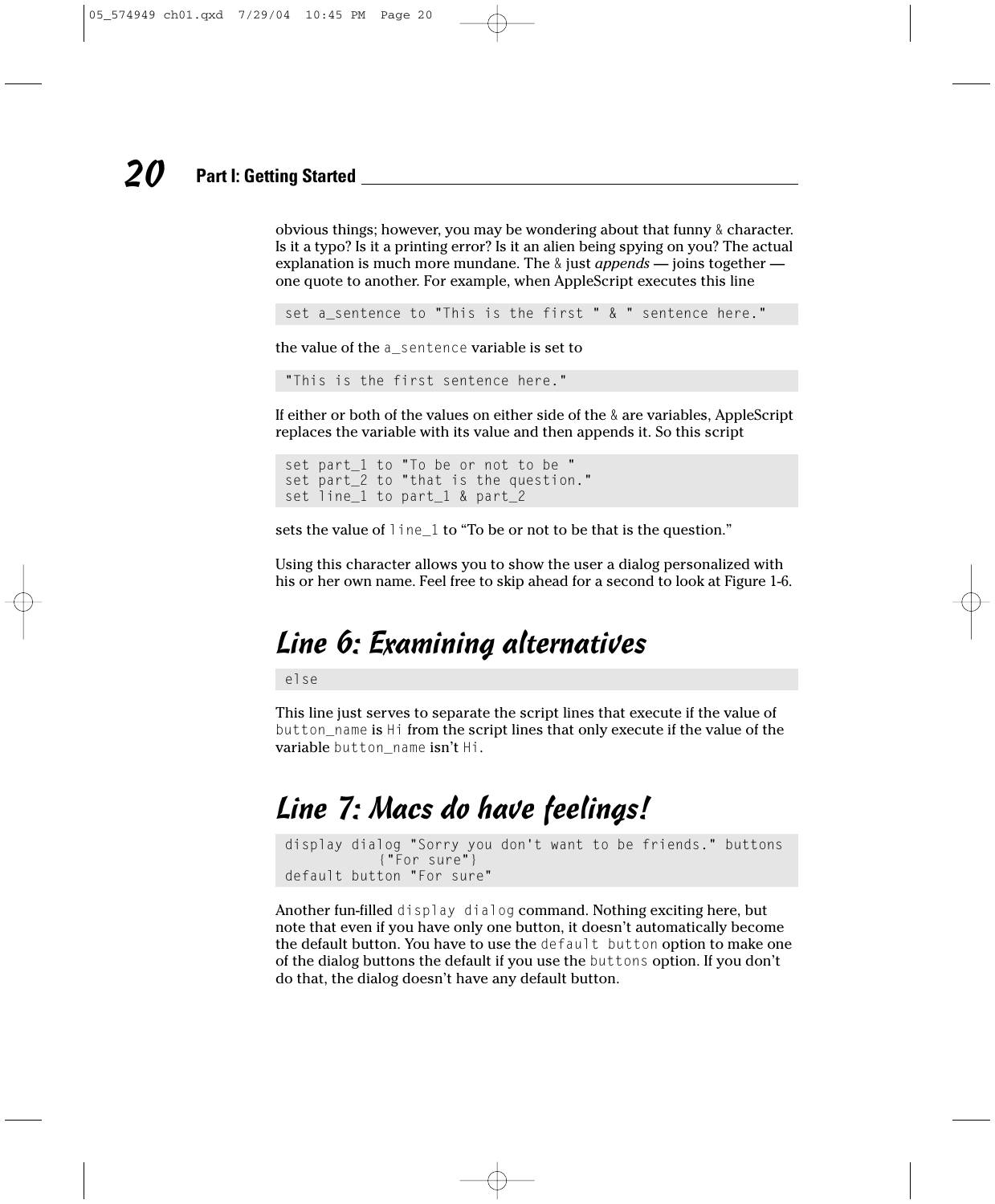### Line 8: Ending the if

end if

This line just marks the end of the if statement and the end of the script lines that execute if the user doesn't click the Hi button.

Now that you understand what the script does, you need to save the script. By some freakish coincidence, how to save a script is the next topic.

## Saving Your Work

AppleScript is a pretty stable tool. You have to work pretty hard to come up with a script that can crash your Mac, especially in OS X. However, crashes can happen, usually when you're working with other applications, so you need to save your scripts once in a while. It turns out that you have several options for saving a script, all of which I discuss in Chapter 3, but for right now, you can just choose File<sup>⊥</sup>Save from the Script Editor main menu. You get a fairly standard Mac Save dialog, as shown in Figure 1-5.

|              | Save As: Untitled 2 |                                  |      |
|--------------|---------------------|----------------------------------|------|
|              | Where: da kids new  |                                  |      |
| Figure 1-5:  | File Format: Script |                                  |      |
| The          | Line Endings:       | Unix (LF)                        |      |
| standard     |                     | Options: Run Only Startup Screen |      |
| AppleScript  |                     | Stay Open                        |      |
| Save dialog. |                     | Cancel                           | Save |

You can just ignore the File Format pop-up menu at the bottom because the default selection (Script) is what you want. If your script has a problem, though (you get an error message when you click the Compile button), AppleScript can't save your script as anything other than Text. To find out what to do when that happens, see Chapter 18. For right now, though, if you get an error, compare what you typed to what's in Figure 1-4 and correct any differences, no matter how insignificant they may seem.

After you save your script, you're ready to run it.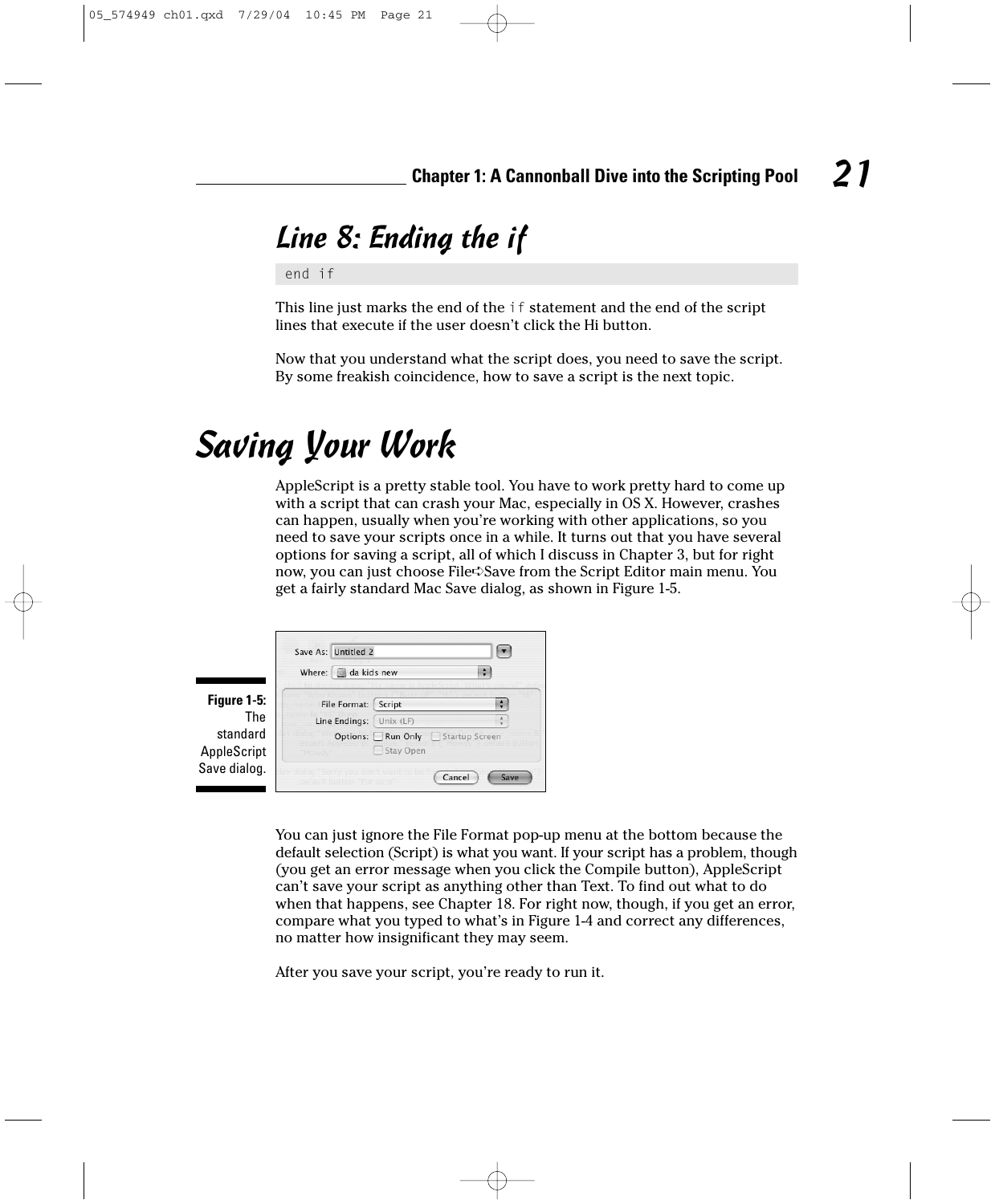

## **Just because AppleScript understands doesn't mean the script is right**

Never forget that computers don't think. They just follow instructions. So just because AppleScript can understand what you type doesn't mean that a script does what you want. If you have a script that's supposed to delete all files containing the word "old" but you accidentally type the string "new" into the script, AppleScript understands what you typed and cheerfully deletes all files containing the word "new," even though that script deletes ten years of work.

In addition, some types of errors don't show up until you actually try to run a script. Suppose your

script is supposed to move files from one place to another, and you put in a nice way to pick the files to move. AppleScript has no way of determining that the files you pick in the future, when you run the script, are available. As a result, you could run the script and get an error even though AppleScript "understood" what you said.

The bottom line is that just because you don't get an error message when you click the Compile button doesn't mean your script does what you want it to do.

## Running Your Script

Running or executing a script just means that AppleScript follows the instructions you wrote down.

After AppleScript says your script is A-okay, you can run the script by clicking the Run button on the left side of the Script Editor. So go ahead and click the Run button for the script you wrote in the previous section. The first thing you see is the window in Figure 1-6.

| Figure 1-6:     |                                       |
|-----------------|---------------------------------------|
| <b>Starting</b> | My name is AppleScript. What's yours? |
| a conver-       | Who Knows                             |
| sation.         | Buzz off                              |

Because two buttons are in this dialog, the script has to deal with two possible user responses. That's why the if statement is in the script. Of course, if you want the script to respond the same way to the user pushing either button, you can, but I'm hard pressed to figure out a response equally appropriate for both "Hi" and "Buzz off." Because the script checks what button the user clicks, when the user clicks the Hi button the user sees the dialog in Figure 1-7, while if the user clicks the Buzz Off button, the dialog in Figure 1-8 appears.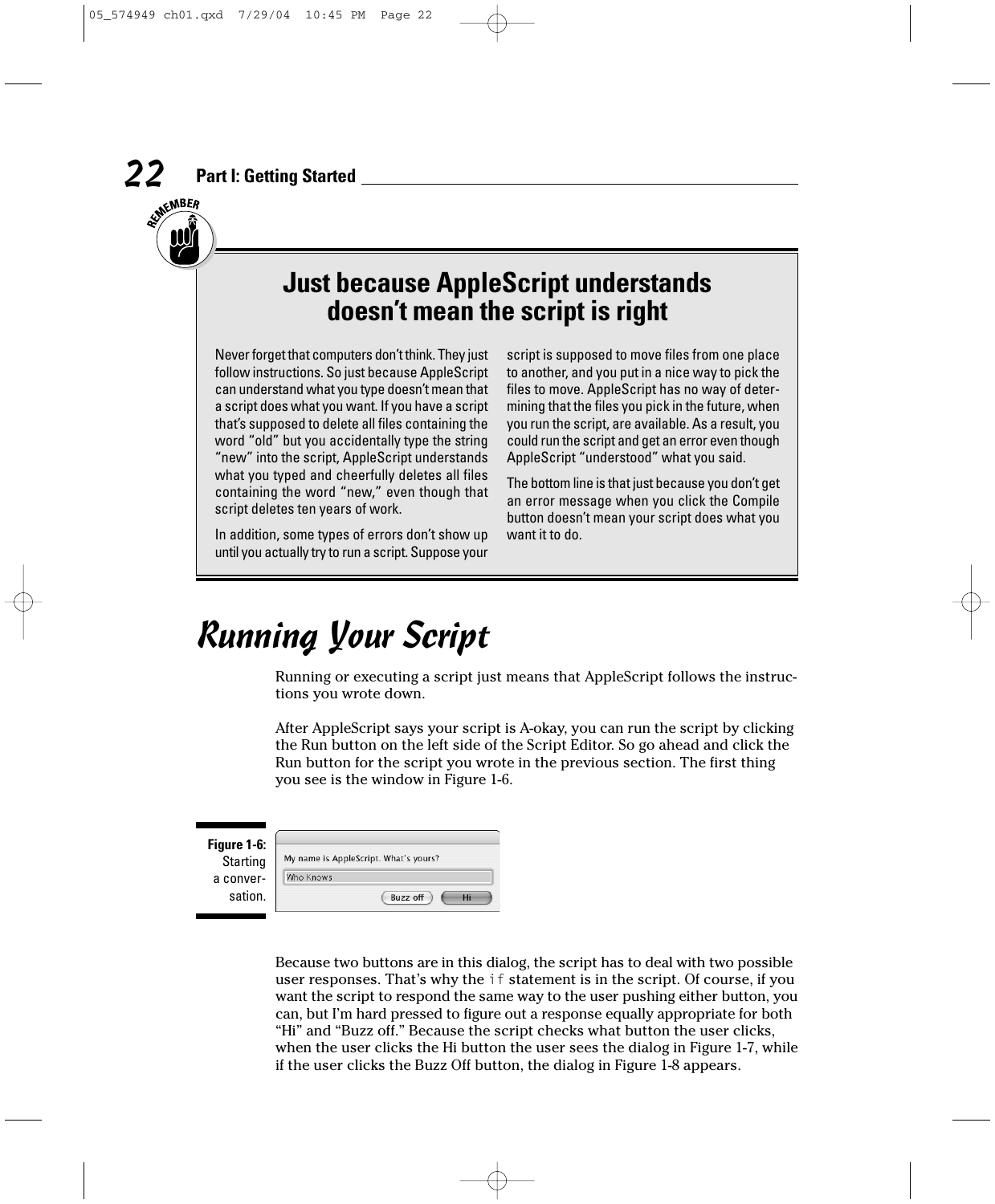

I originally arranged it so that if you hit the Buzz Off button, your Mac automatically transferred your life savings to my Swiss bank account, but Wiley told me that would raise its insurance rates. I told them that the book told you that they weren't liable for anything the scripts do, but for some reason, the folks at Wiley still weren't enthused. So my attempt to impoverish unfriendly people was temporarily stymied.

While this script doesn't do very much, it does illustrate how easy you can build a script whose behavior is tailored to user inputs. Much more complex user input is implemented by just asking the user more questions. But most of all, if you enter the script, you now are halfway to being a proficient scripter because you know the basic mechanics of how to use the Script Editor. You find a lot more detail in Chapter 3, but right now, you know enough to enter, save, and run scripts. All that's left is to familiarize yourself with a bit of the AppleScript language, which is a lot like English, and you're all set.



Oh yeah, one other thing: While I ran these scripts from inside the Script Editor, you can save scripts as applications that you can run by double-clicking their icons, just like any other application. You see how to do that in Chapter 3.